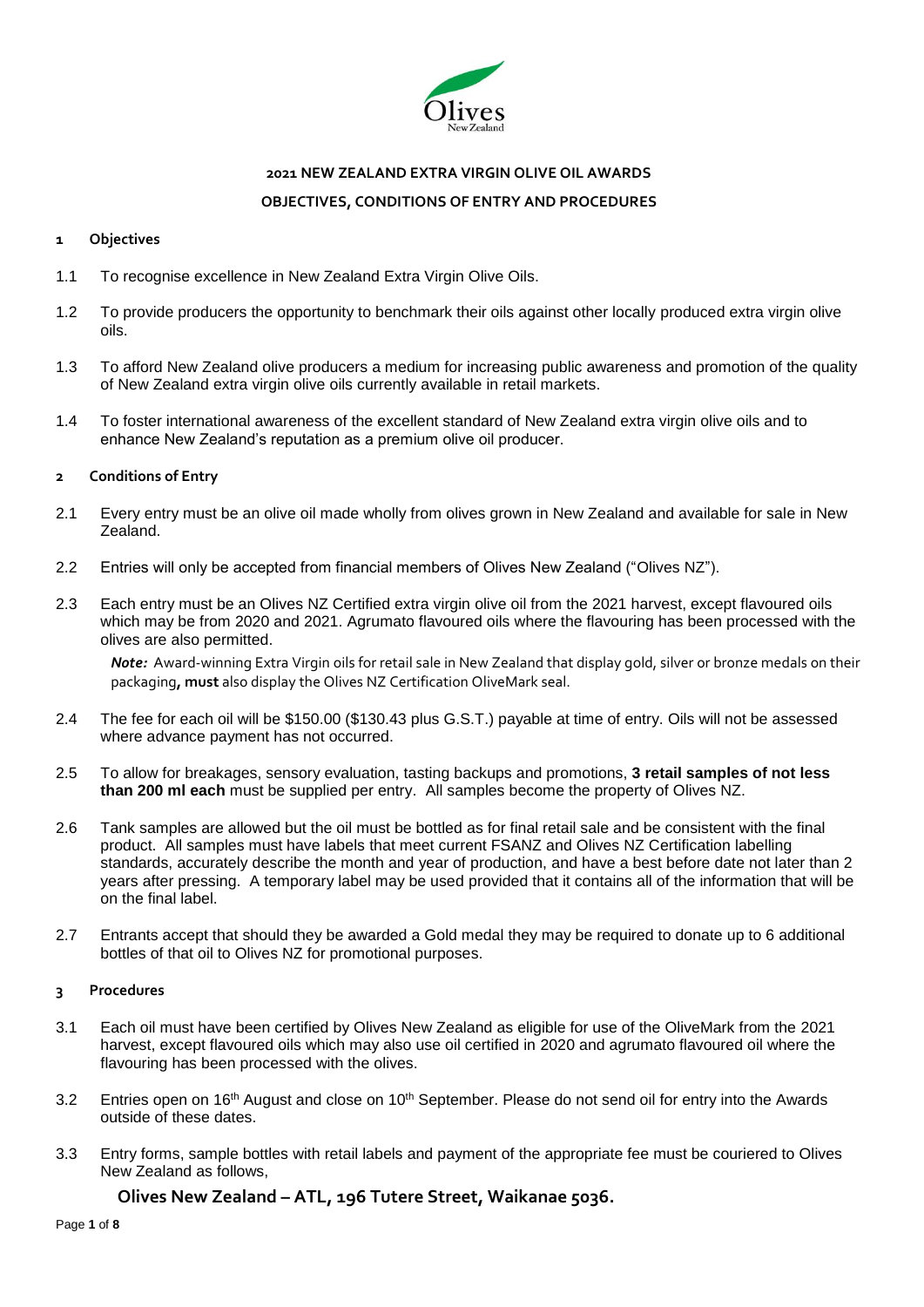Entries must be received no later than 5.00pm on **Friday 10 th September 2021.** Entries will be dated on receipt. **No late entries will be accepted.** 

- 3.4 An olive oil may only be entered once but an entrant may submit more than one oil
- 3.5 Entry fees on late entries will be refunded. However samples will only be returned if the return courier fee is paid in advance.
- 3.6 Olives NZ reserves the right to change the class of any entry if the Judges consider that oil to be entered in the wrong class.
- 3.7 In the case of any dispute, the decision of the judging panel shall be final, save for matters of contention or procedure relating to olive oil assessment during the judging, where the decision of the Facilitator/Scrutineer will be final.
- 3.8 Olives NZ reserves the right to refuse any entry into the awards.
- 3.9 No correspondence will be entered into.
- **4 Categories and Classes**
- 4.1 In pursuance of the competition's objectives, it is a condition that any entry sample is taken from a commercial quantity of olive oil that is available for retail sale in New Zealand.
- 4.2 For the 2021 awards there will be three categories:

#### **Category 1: 30 litres to 249 litres**

Certified New Zealand extra virgin olive oil with a volume of between 30 litres and 249 litres and available for commercial / retail sale.

#### **Category 2: 250 litres and above**

Certified New Zealand extra virgin olive oil with a minimum volume of 250 litres and available for commercial / retail sale.

#### **Category 3: Flavoured Oils (minimum volume 30 litres)**

Olive oil which is free from defects and has been flavoured. For infused oils, the base oil must be 2020 or 2021 Olives NZ certified extra virgin olive oil. For agrumato oils, the base oil must be 2020 or 2021 New Zealand harvested olives.

### *Note: All oils will be eligible for Best in Class awards.*

*Only oils entered in Category 2 will be eligible to compete for the Best in Show award. Only oils entered in Category 1 and 2 are eligible for calculation of the Best Processor Award.*

For Categories 1 and 2 there will be 6 classes in each category:

**Mild** Blends Single Varietal

### **Medium**

**Blands** Single Varietal

**Intense**

Blends Single Varietal

For Category 3 there will be 2 classes:

**Citrus Flavoured** (lemon, orange, blood orange, manadrin, lime) **Other Flavours** (herbs, garlic, chilli, etc)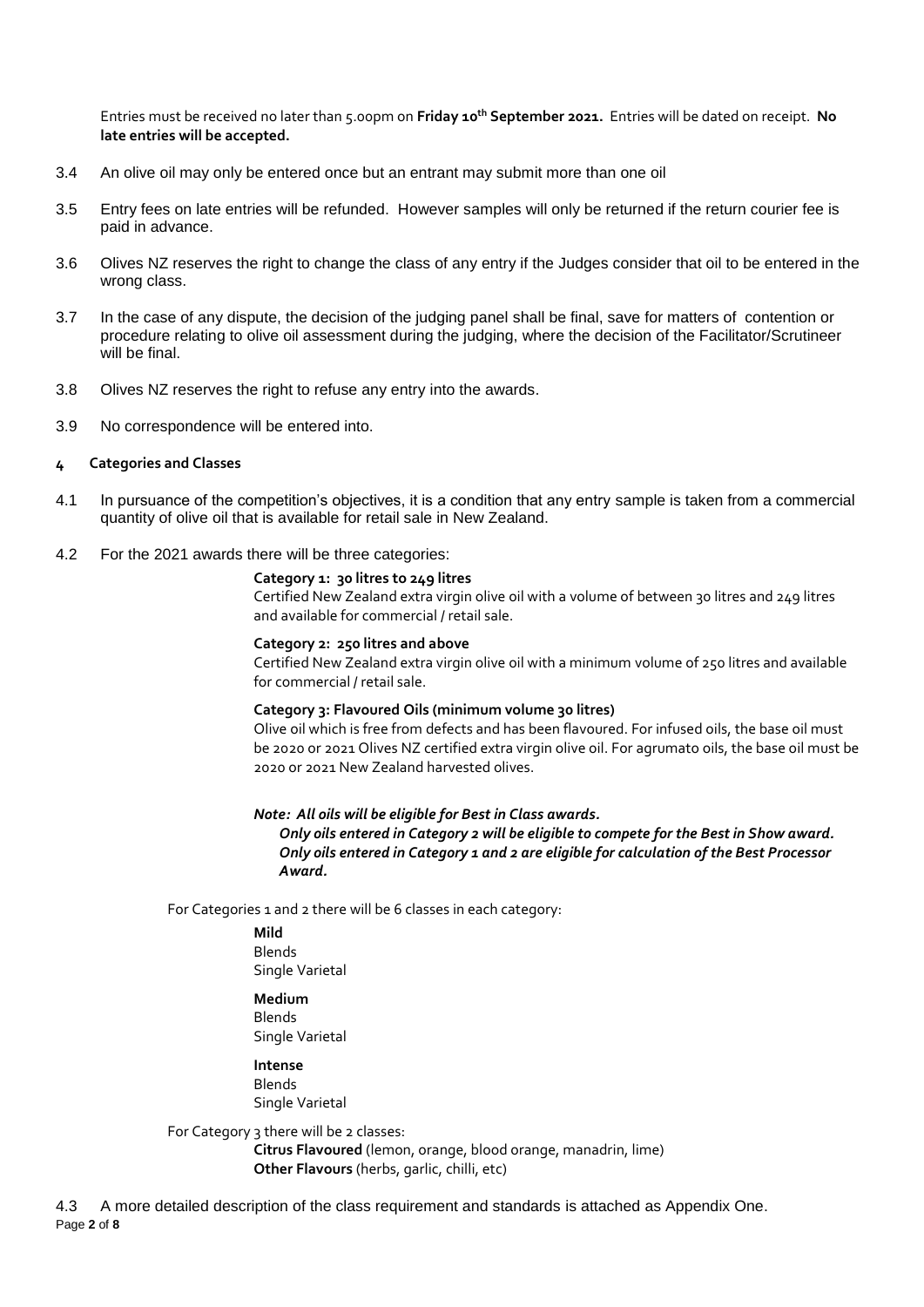### **5 Quality Guidelines & Conditions**

- 5.1 Medals awarded to a specific oil can only be displayed on bottles containing only that oil. Any medal winning oil that is subsequently blended is no longer eligible to carry any medal.
- 5.2 In the event of an oil that has been entered into the competition being found to be inconsistent with oil produced under the same label in that harvest, that olive oil will be disqualified, and such disqualification will be publicised.
- 5.3 Any oil deemed to have a fault (as per Appendix Four) by a majority of the judges will be deemed ineligible for an award and will be referred to the Executive Officer for further action as per the OliveMark Licence Agreement clauses 4.1 and 4.5.
- 5.4 Flavoured oils must not contain emulsions (mixtures of olive oil and other substances not soluble such as water or vinegar).
- 5.5 Flavoured oils must not include physical chunks of flavouring, these must be removed from the entry. Any oil containing fresh or dried flavourings will be disqualified.
- 5.6 For flavoured oils entrants will be required to show on the entry form whether this is infused or agrumato.
- 5.7 Oils for retail sale in New Zealand, awarded medals in the Olives NZ Awards, must be packaged in containers that comply with the labelling and packaging conditions pertaining to Olives NZ Certification or for flavoured oils, the Olives NZ recommended labelling standards.
- 5.8 Members who buy bulk award winning EVOO from another member may apply to Olives New Zealand to use the respective medals subject to the approval of the seller and provided they are an OliveMark licensee and their label is approved by Olives New Zealand.

### **6 Judging**

- 6.1 The Judging Panel will number appropriate to the entries anticipated; in 2021 this will be 6 judges, including at least one International Guest Judge, designated as Head Judge.
- 6.2 The Judging Panel for the flavoured oil entries may be a subset of the full judging panel, but will comprise at least six judges. Additional food tasting specialists may be invited to join the panel for the judging of the flavoured oils.
- 6.3 No Judge will be permitted to enter oils that they have produced in the Awards.
- 6.4 A Facilitator/Scrutineer will be appointed to oversee the awards as an external independent auditor. This person will not be a member of Olives NZ. The Facilitator/Scrutineer will report directly to the Olives NZ Executive Officer. Recorders and technical staff, all independent of the olive industry, will be appointed.
- 6.5 The names of the Facilitator/Scrutineer and Judges along with a brief bio note will be published on the Olives NZ web site.
- 6.6 The Facilitator/Scrutineer will ensure that no judge will assess any oil in which they have a declared interest or influence the assessment of the oil when re-judging oils for special awards. All oils will be assessed under blind tasting conditions.
	- (I) Oils will be identified only by the allocated code.
	- (II) Oils at all times will be anonymous.
	- (III) Voting for the special awards will be by secret ballot.
	- (IV) If any Judge has a declared interest in oil being judged, that Judge's marks for that oil will be excluded by the Facilitator/Scrutineer.
- 6.7 The judging is organised by the independent Facilitator/Scrutineer.
- 6.8 The Facilitator/Scrutineer or their nominee will be the only people with access to the sample bottles sent by each entrant from the time of receipt from the Executive Officer.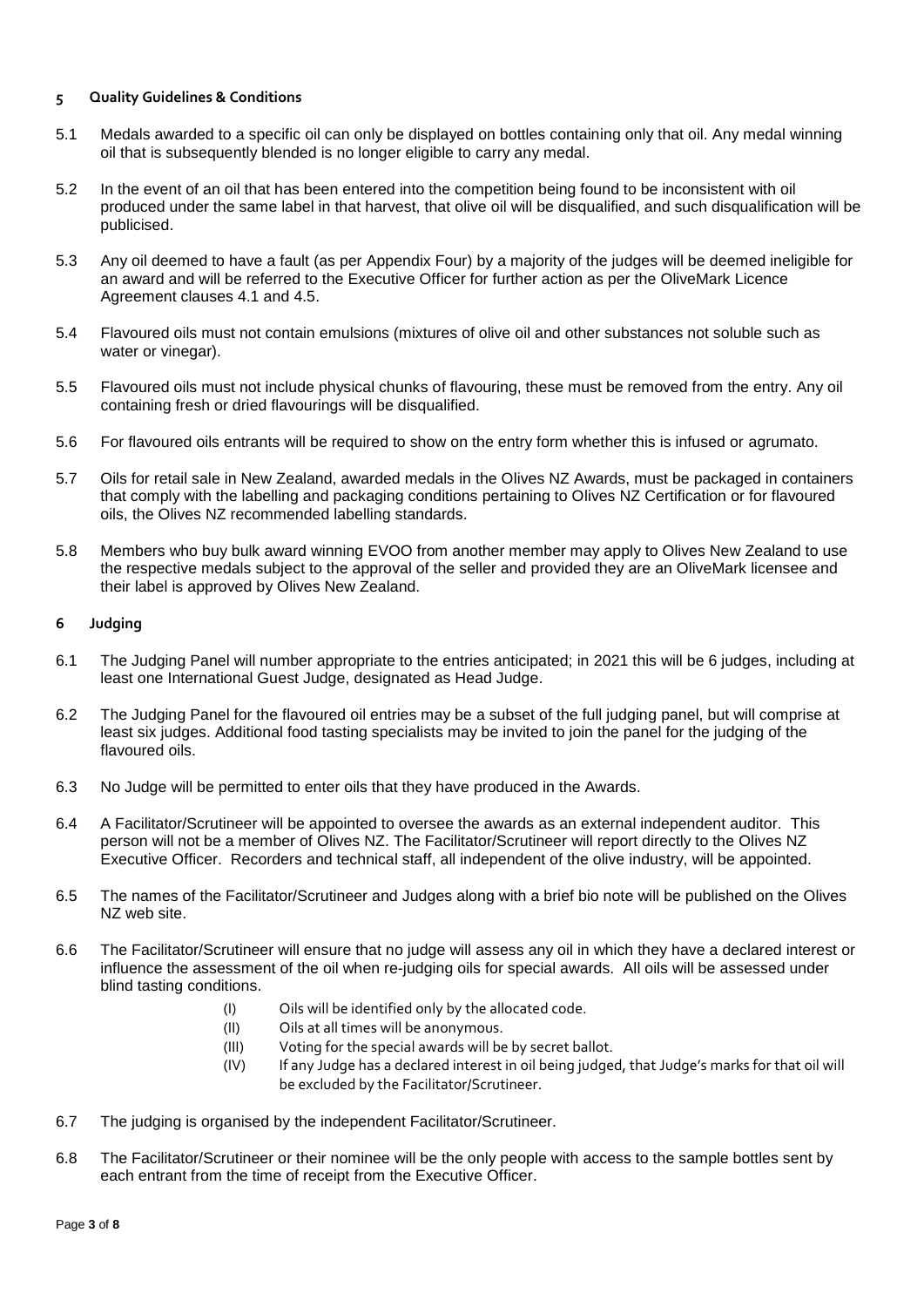- 6.9 The Facilitator/Scrutineer will allocate each entry a code number that will be unique. This information remains confidential.
- 6.10 During the judging process any oil found not to correspond with the class to which it has been assigned will be tasted by the Facilitator/Scrutineer in consultation with the head judge. The oil will then be repositioned in the appropriate class as agreed to by the head judge.
- 6.11 Extra Virgin olive oils will be assessed and scored using the internationally accepted International Olive Council's Mario Solinas Judging Assessment Sheet, see Appendix Two.
- 6.12 Flavoured oils will be assessed and scored using the Judging Assessment Sheet in Appendix Three.
- 6.13 In the case of any dispute amongst the judges, the decision of the Facilitator/Scrutineer (as the external independent auditor) will be final.
- 6.14 The conduct and efficiency of the tasting and evaluation of oils will be in the control of the Facilitator/Scrutineer at all times.
- 6.15 The decision on standards of quality is the responsibility of the judging panel but always subject to a final decision by the Facilitator/Scrutineer.
- 6.16 The head judge will be called on to assist the Facilitator/Scrutineer if required.
- 6.17 When calculating scores, the mean score of all Judges evaluating the entry, will be calculated and any score that differs from the mean by more than 30% shall be discarded and the mean recalculated.
- 6.18 The Facilitator/Scrutineer will scrutinise the results to ensure that the correct procedures have been followed before the results are confirmed.
- 6.19 Best in Class will be awarded to the highest scoring Gold Medal oil in each class. The highest scoring Gold Medal oils in each class maybe re-called, should there be close scoring, and judged by all Judges present to validate the best in class awards. The highest scoring Best in Class oil in Category 2 will then be declared Best in Show. The highest scoring Best in Class oil in Category 1 will be declared Best Boutique. The highest scoring Best in Class oil in Category 3 will be declared Best Flavoured Oil.
- 6.20 A special award for Best Processor based on entries in Category 1 and 2 will be made using the following criteria:
	- (I) A maximum of 5 oils will be eligible for points allocation (II) Points

| s will be allocated:       |                                            |    |
|----------------------------|--------------------------------------------|----|
| Best in Show/Best Boutique |                                            | 30 |
|                            | Reserve Best in Show/Reserve Best Boutique | 25 |
| <b>Best in Class</b>       | 20                                         |    |
| Gold Medal                 | 15                                         |    |
| Silver Medal               | 10                                         |    |
| <b>Bronze Medal</b>        | 5                                          |    |
| s are cumulative           |                                            |    |

- (III) Points are cumulative.
- $\overline{I}(IV)$  To be eligible for the Best Processor Award, the Processor must be a current financial member of Olives New Zealand.
- (V) The point's allocation for this award will be calculated by the Executive Officer based on the information provided on the Awards Entry Form.
- (VI) In the event of a tie situation, the tied processor with the highest award won will be declared the winner.
- 6.21 Results will be announced at the Awards Dinner of Olives New Zealand to be held on 9<sup>th</sup> October 2021.
- 6.22 The results will be put into the required standard release format before being circulated to Olives NZ members, being posted to the Olives NZ website and released to the press. No 'raw' data is to be released.

### **The Facilitator/Scrutineer's decision shall be final and not open to challenge. No correspondence will be entered into.**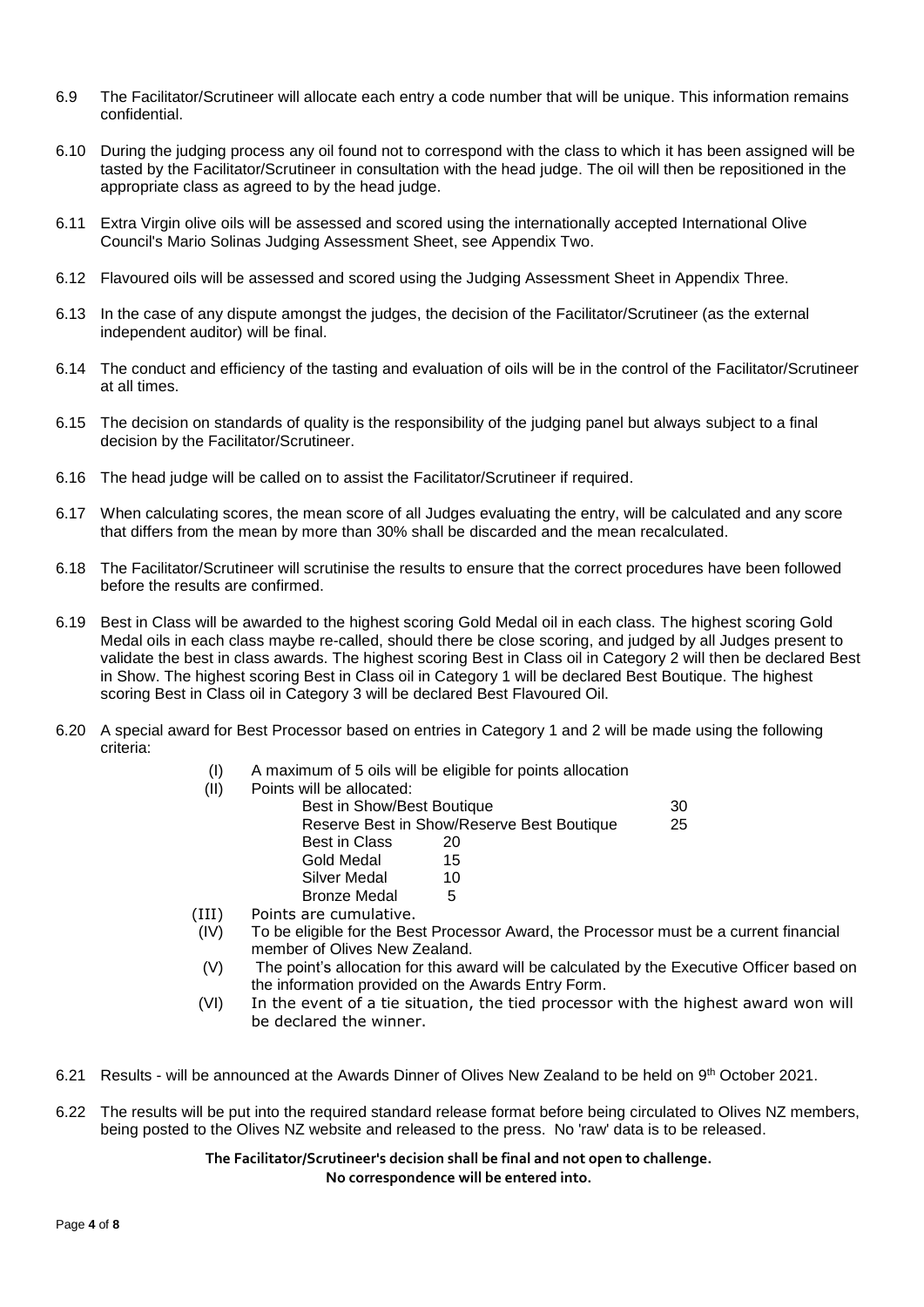# **APPENDIX ONE - SPECIFICATIONS FOR OLIVE OIL AWARDS**

Producers are advised to read the style descriptions below and to enter their oil/s into the appropriate class. If during the judging process an oil is found not to correspond with the class to which it has been assigned, it will be repositioned in the appropriate class.

### **Mild:**

**CATEGORY 1**. **Class 1: Mild – Blends; Class 2: Mild – Single Varietal CATEGORY 2**. **Class 7: Mild – Blends; Class 8: Mild – Single Varietal**

Polyphenol Guide: Polyphenol level less than or equal to 150mg/kilogram.

These oils are characterised by low levels or an absence of bitterness and pungency. In general these will be similar to oils from warmer olive growing regions. They will usually be seen in New Zealand in warm years and from warmer areas or cultivars where a higher proportion of the olives will have been picked when ripe.

These oils are 'gentle' in character and have ripe fresh fruity aromas and flavours often with underlying stone fruit or tropical fruit characteristics. Some such oils could be expected to have fresh nutty or almond overtones. Oils in this class will be expected to be complex and balanced.

### **Medium: CATEGORY 1**. **Class 3: Medium** – **Blends**; **Class 4: Medium – Single Varietal CATEGORY 2. Class 9: Medium – Blends; Class 10: Medium – Single Varietal**

### Polyphenol Guide: Polyphenol level between 150mg and 300mg/kilogram.

The oils in this class are generally typical of oils from moderate to cool regions and will usually have been processed from a mix of fruit from straw through to blush, purple and black. These oils will display fresh, complex and well rounded moderately intense aromas and flavours. Fruitiness may range from 'green fruity' to ripe fruity. There may be some grassy and/or herbaceous aromas and flavours along with moderate levels of bitterness and pungency that are in balance with the fruit flavours.

### **Intense**

**CATEGORY 1. Class 5: Intense – Blends; Class 6: Intense – Single Varietal CATEGORY 2. Class 11: Intense – Blends; Class 12: Intense – Single Varietal**

### Polyphenol Guide: Polyphenol level greater than or equal to 300mg/kilogram.

Oils entered into this class are generally typical of oils from early-harvested olives, cooler regions or cooler years and may have a higher percentage of fruit that has just begun to ripen. They are full-bodied oils with fresh, complex and intensely fruity aromas and flavours. Fruitiness may be predominantly 'green fruity.' Some grassiness and/or herbaceous aromas and flavours are to be expected along with high and distinct levels of bitterness and pungency that are in balance with the fruit flavours.

Note: Oils submitted in the Single Varietal classes must be accompanied by a grower declaration stating that 90% of the oil is produced from the specified, dominant cultivar**.**

### **Flavoured Oils**

### **CATEGORY 3. Class 14: Flavoured Oils – Citrus**

This comprise oils flavoured with lemon, orange, blood orange, manadrin, lime, or mixtures of these.

### **CATEGORY 3. Class 15: Flavoured Oils – Other**

This comprises oils flavoured with herbs, garlic, chilli, etc or other mixtures.

The base oil used for flavoured oils must be New Zealand olive oil from the 2020 or 2021 harvest and must be free of defects. For infused oils, the base oil must be an Olives NZ certified extra virgin olive oil.

The flavour of the oil should display an intensity of flavour that is appropriate for accepted culinary use and should be representative of the flavour shown on the entry form and packaging.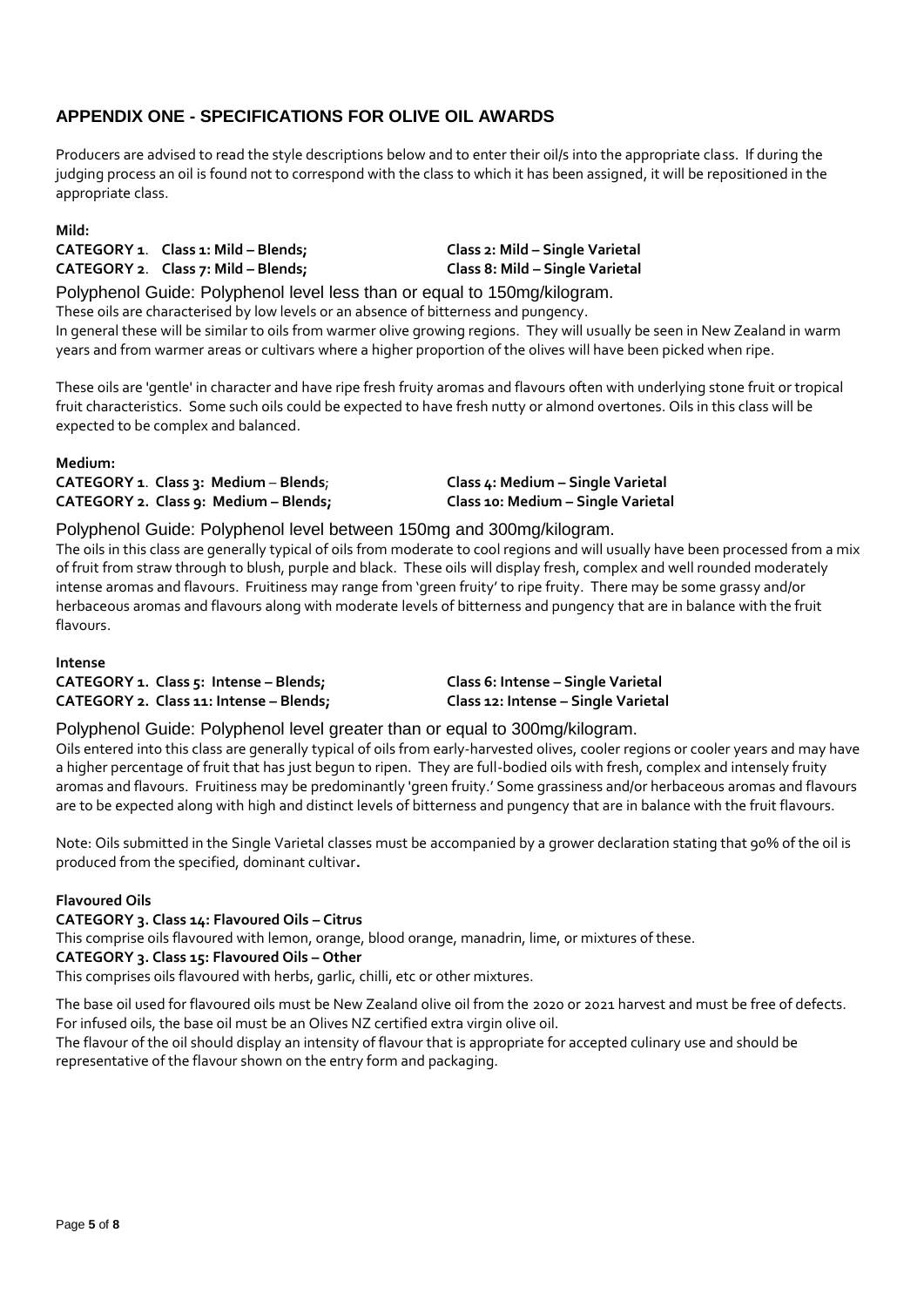# **APPENDIX TWO – JUDGING SHEET FOR EXTRA VIRGIN OLIVE OILS**

**(Adapted from the IOC Mario Solinas Awards Judging Sheet)** 

# **Olfactory Sensations/Aroma**

Olive Fruitness  $(0 - 7)$ 

Other Fruits  $(0 - 3)$ 

Green (grass/leaves) (0-2)

Other positive sensations  $(0 - 3)$ 

Harmony / Balance  $(0 - 20)$ 

**Partial Score (Max 35 pts)**

# **Gustatory – retronasal sensations / Flavour / Palate**

Olive fruitness  $(0 - 10)$ 

Sweet  $(0 - 4)$ 

Bitter  $(0-3)$ 

Pungent  $(0 - 3)$ 

Green (grass/leaves) (0-2)

Other positive sensations  $(0 - 3)$ 

Harmony / Balance  $(0 - 20)$ 

**Partial Score (Max 45 pts)**

# **Overall**

Complexity  $(0 - 10)$ 

Persistence  $(0 - 10)$ 

**Partial Score (Max 20 pts)**

## **Total Score**

**65 – 75.9 Points = Bronze Medal 76 – 85.9 Points = Silver Medal 86 – 100 Points = Gold Medal**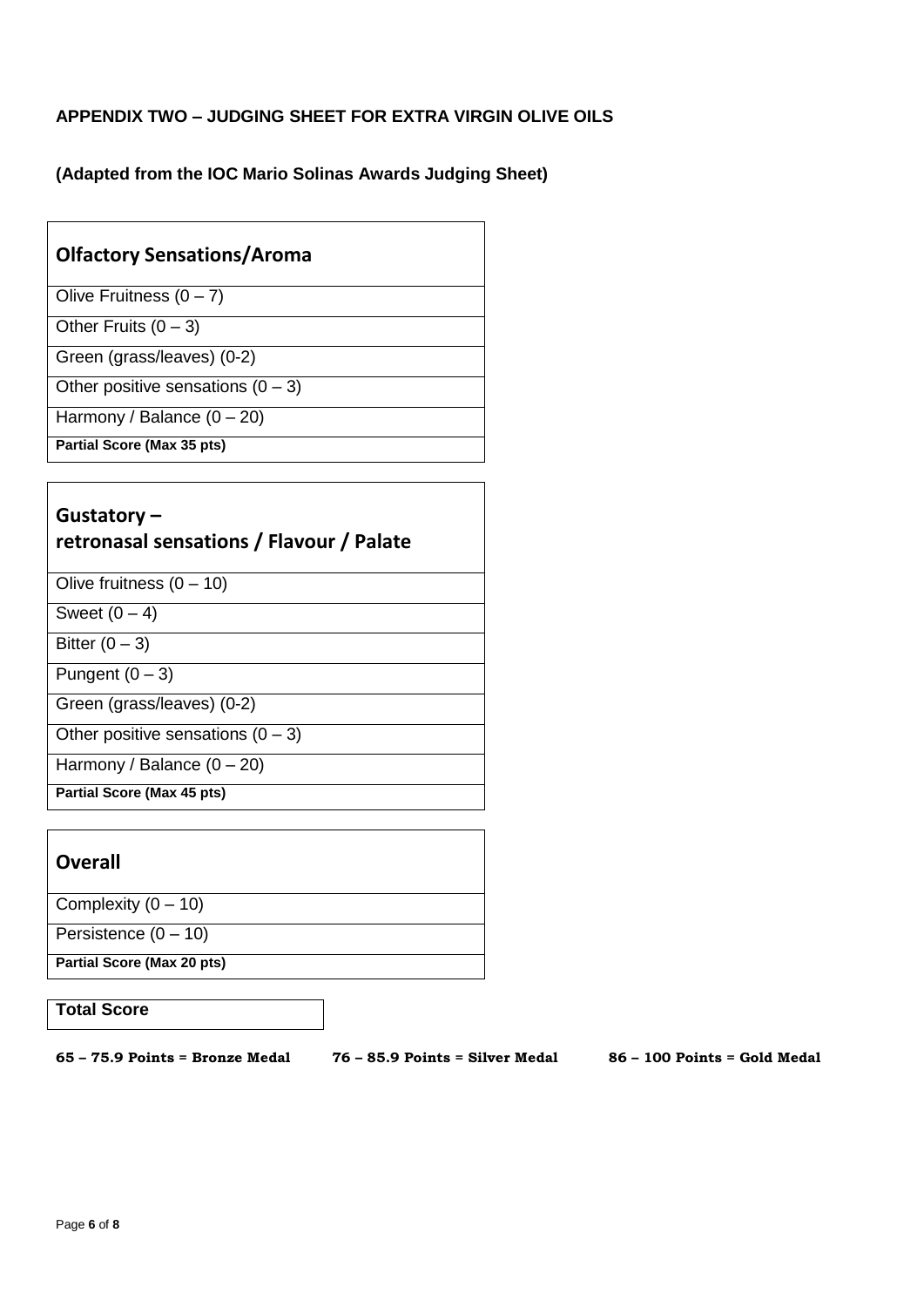# **APPENDIX THREE – JUDGING ASSESSMENT SHEET FOR FLAVOURED OILS**

| <b>Olfactory Sensations/Aroma</b>     |
|---------------------------------------|
| Clean or Faulty $(0 - 5)$             |
| Flavouring intensity & freshness (10) |
| Flavouring purity & accuracy (10)     |
| Complexity Harmony / Balance(10)      |
| Partial Score (Max 35 pts)            |

| Gustatory - retronasal sensations / |  |
|-------------------------------------|--|
| <b>Flavour / Palate</b>             |  |
| Flavouring intensity (10)           |  |

Fruit and freshness (10)

Aroma matches flavour (5)

Bitter & pepper in balance (5)

Flavouring purity & accuracy (10)

Mouth feel & complexity (5)

**Partial Score (Max 45 pts)**

**Overall** 

Harmony (10)

Length persistence finish (10)

**Partial Score (Max 20 pts)**

**Total Score** 

-

**65 – 75.9 Points = Bronze Medal 76 – 85.9 Points = Silver Medal 86 – 100 Points = Gold Medal** 

Page **7** of **8** <sup>1</sup> **Harmony** increases when the attributes are balanced